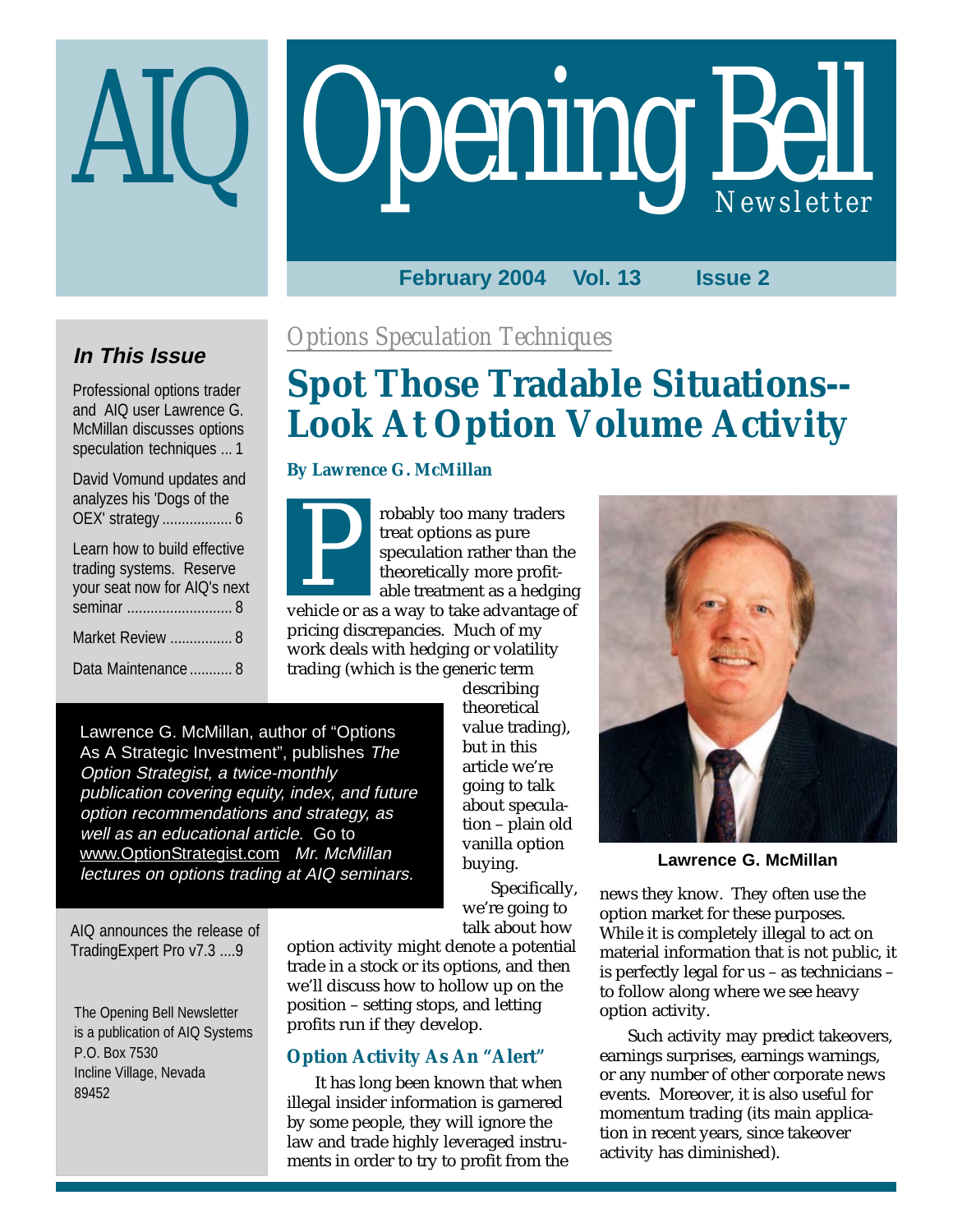*volume* for that particular stock. If How can one spot such situations? First, look at today's option volume *as compared to average option* today's volume is at least twice the

would mean "buy some puts"). Later, we'll discuss which option to buy.

Note that using option volume in this manner is using it as a *direct*

*"While it is completely illegal to act on material information that is not public, it is perfectly legal for us – as technicians – to follow along where we see heavy option activity… if the traders with the (illegal) inside knowledge are not only buying plenty of options, but are willing to pay up for them as well…you might have a tradable situation."*

average volume and if there were at least 1000 total contracts traded, then you might have something worth investing. If the heavy volume is mostly in *call options,* then take a bullish position – buy the stock or buy some calls.

However, if the heavy volume is mostly in *put options*, then take a bearish position (which normally

#### **AIQ Opening Bell Newsletter**

**David Vomund, Publisher G.R. Barbor, Editor P.O. Box 7530 Incline Village, NV 89452**

AIQ Opening Bell does not intend to make trading recommendations, nor do we publish, keep or claim any track records. It is designed as a serious tool to aid investors in their trading decisions through the use of AIQ software and an increased familiarity with technical indicators and trading strategies. AIQ reserves the right to use or edit submissions.

While the information in this newsletter is believed to be reliable, accuracy cannot be guaranteed. Past performance does not guarantee future results.

**© 1992-2004, AIQ Systems**

indicator, *not* as a contrary indicator. In other words, we are trying to go *with* the smart money in cases such as these – not

trying to take a position opposite to the uninformed public opinion, as we might do in a broader sense

when we look at put-call ratios, for example.

Of course, one needs to be mindful of the fact that many things can cause a sudden increase in option volume, and many of them

are boring – not related to corporate news events at all. These would include arbitrage, hedging (say, buying puts to protect a long stock position), or even perhaps just a large covered call write by

an institution. So, one who is looking at these situations must weed out this "noise" – meaningless volume.

One clue that might help find "true" speculative situations is an increase in implied volatility of the options. That is, if the traders with the (illegal) inside knowledge are not only buying plenty of options, but are willing to pay up for them as

well, *then* you might have a higher probability of having found a tradable situation.

Technical analysis is also a help. If these traders are buying call options, then the stock should be moving up. In fact, it should probably be breaking through resistance levels – or at least should have the potential to. If the stock is weak, then perhaps this is not a good situation to get into, despite what appears to be heavy call option activity.

It was mentioned earlier that momentum trading is another activity that can be spotted by heavy option activity. Momentum trading is defined as "buy high, sell higher." Generally, what is happening in such situations is that a hedge fund (or other aggressive large trading institution) has a long position and wants to push the stock up so the position can be sold.

They might "advertise" the stock by creating option activity, buying in a sloppy manner, and so forth, so

*"Up-Down Volume is a very valid indicator in many trading situations…For example, if the stock is trending up, then up-down volume can help tell you whether or not the upward momentum is strong. Conversely, if you are looking to short a stock (or buy puts), then you'd want to see poor updown volume."*

> that other traders might notice. Then, when the other traders come in to buy the stock – which appears to be acting very well – the hedge fund will sell into them. This momentum can carry for quite a ways, though – long after the original hedge fund has exited – if enough people pile into the stock and if certain positive technical patterns develop.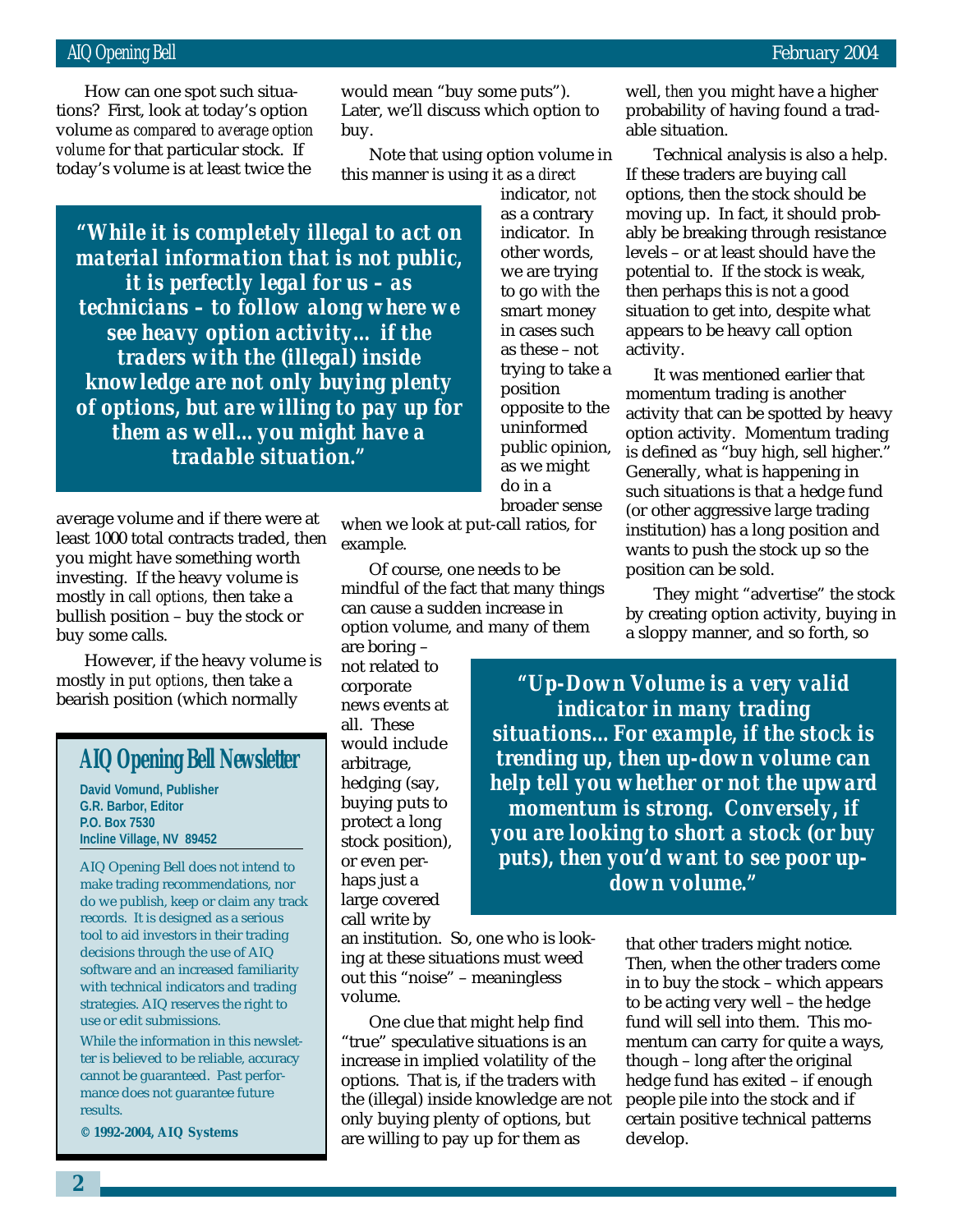#### February 2004 AIQ Opening Bell

The strategy can be used for short selling as well: the institution has a short position, then it buys puts or otherwise "advertises" a negative trading pattern, which then draws in other short sellers – thereby creating downside momentum.

#### **Up-Down Volume**

*Editor's note:* To create this indicator for TradingExpert Pro, see section at the end of this article.

One very important confirming indicator in this regard is Up-Down Volume – the indicator invented by William O'Neil. Up-Down Volume is similar to "on-balance volume," but is computed over a shorter time frame. Here is how the indicator is computed: look at the most recent 50 days of trading activity in the stock. On any day that the stock closed up, add that day's volume to a running sum of "up volume." Conversely, on any day that the stock closed *down*, add *that* day's volume to a running sum of "down volume." At the end of 50 days, divide the two:

Up-Down Volume = Sum of "up volume" / Sum of "down volume"

The ratio, of course, is always a number greater than or equal to 0. If the ratio is greater than 3.0, that is *excellent* volume; greater than 2.0 is *very good*; 1.0 is *neutral*, of course; less than 0.8 is *poor*; and less that 0.5 is *terrible*.

This ratio attempts to measure whether stock traders (in particular, *large* stock traders) are participating with good buying volume on days that the stock is up (which is what you want to see, if you are bullish). Also, it measures whether traders are selling heavily on days when the stock is down – a bearish indication.

What we'd like to see if we are thinking of a bullish position – after having observed heavy call option activity – is up-down volume of 2.0 or higher. That is an excellent confirming indicator. On the other hand, if we see heavy *put* volume



**Figure 1.** Daily chart of Sandisk showing strong 3-month advance. Long position was entered in September and sold in November after stock closed below trailing stop (20-day moving average).

activity, then we are looking to take a bearish position in the stock, and thus we'd want to see up-down volume at 0.8 or lower.

Up-Down Volume is a very valid indicator in many trading situations. It will generally work best as confir-

mation in a situation where you are looking to trade a stock that already has an established technical pattern. For example, if the stock is trending up, then up-down volume can help tell you

whether or not the upward momentum is strong. Conversely, if you are looking to short a stock (or buy puts), then you'd want to see poor up-down volume.

The indicator is useful in other contexts as well. For example, in covered call writing accounts, we

generally want to see reasonably good up-down volume before we buy a stock and sell calls against it. In those situations, we aren't even necessarily looking for positive stock technical patterns – we just want to avoid negative ones.

*"We are firm believers in cutting losses and letting profits run…most people find it hard to do – an attitude that is not helped by the media's insistence that this is a difficult task to accomplish. We disagree – cutting losses and letting profits run is actually quite simple if you are a disciplined trader."*

> The indicator doesn't work as well when you are going *against* the tide, however. For example, in many of our put-call ratio recommendations, we are looking to buy a beaten-down stock after it has stabilized and perhaps made its first higher high in what we hope will be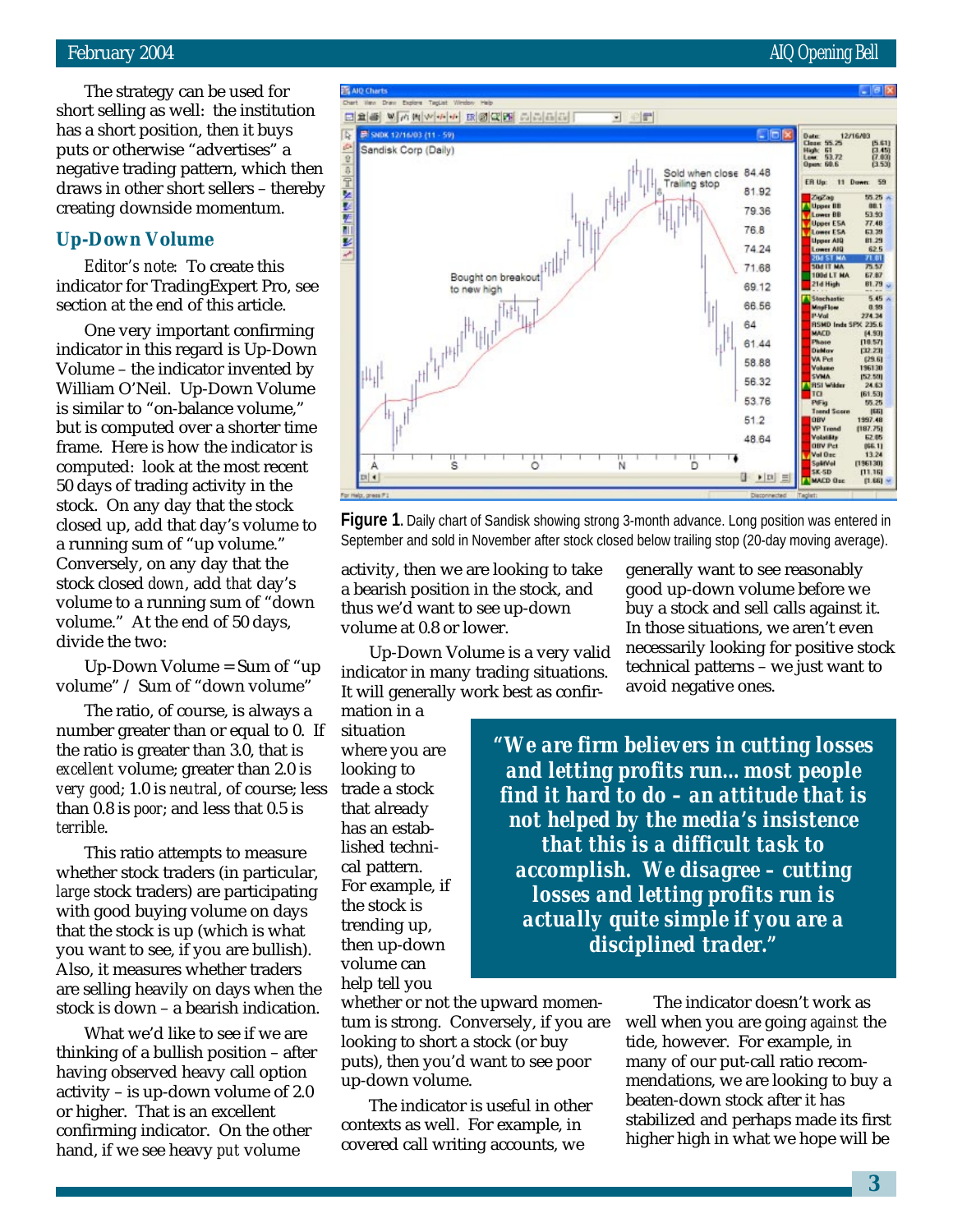#### AIQ Opening Bell February 2004

patterns. Mind you, we don't buy a series of new highs. Such a "beaten down" stock will likely not have positive up-down volume stocks in steep downtrends – put-call ratio buy signals or not – but even after the downtrend ends, you won't find the up-down volume indicator giving a positive reading right away.

#### **What Option Should One Buy?**

In these situations, which are likely to be short-term in nature, we prefer to buy a *short-term, in-themoney option* for it behaves much like stock itself. Thus, if the underlying stock makes a small move of a point or two in our favor, such an option will participate nicely as well – for it has a high *delta*, meaning that the option will appreciate nearly as much as the stock does.

It was mentioned earlier that sometimes these options can be expensive because of the aggressiveness of the option traders who are initiating the action. In that case, it's even *more* important to buy a shortterm, in-the-money option, for such an option is less likely to be affected by a sudden decrease in implied

*"Let your profits run by using a trailing stop once the position begins to make money. In this manner, you lock in some profits, and you are able to ride along if a very strong trend develops. This is far better than using targets."*

volatility (should a takeover rumor fall apart, for example).

#### **Follow-Up Action**

We are firm believers in cutting losses and letting profits run. Of course, so is everyone. However, most people find it hard to do – an attitude that is not helped by the media's insistence that this is a difficult task to accomplish. Actually, we disagree with that assesswhen they occur.

*disciplined trader.*

**ER AID Cha** 

You let your profits run by using a *trailing stop* once the position begins to make money. In this manner, you lock in some profits, and you are able to ride along if a very strong trend develops. This is far better than using targets. Most of the time, my observation of people that use targets is this: 1) they stay in a position too long waiting for the target to be hit, thus allowing gains

ment – *cutting losses and letting profits run is actually quite simple if you are a*

You cut your losses by setting a logical stop initially and sticking to it. Alternatively, you buy options

> and limit your risk by only investing a small, fixed percentage of your account in any one trade – say 3% or less. In either case, your losses are small

to turn into losses, or 2) the stock blows right through the target, and the trader loses out on a major portion of that blow-out move because he exited at the target.

In a more general sense, suffice it to say that most fundamental analysts use targets, and we think that is preposterous – they can barely get "buy" and "sell" straight, much less advise someone on a target price. Of course, what they are really doing is trying to estimate price/earnings *ratios*, but they're woeful at that (even if they're good at the "earnings" part). I'm not saying I can set targets any better; I'm saying don't use targets at all – use a trailing stop instead.

**Figure 1** shows a stock that had a strong move. The stock is Sandisk (SNDK) – one of last Fall's big winners, at least for a while. The simple 20-day moving average is drawn on the chart as well, and it is the trailing stop. We recommend that you use it as a closing stop. That is, if the stock *closes* below the 20-day moving average on any given day, then exit your position. SNDK

46.08  $\frac{10.01}{41.2}$ Exited on close  $\frac{29.31}{32.38}$ above MA 40.96 (45)<br>807.08 35.84  $[19.47]$ 30.72 lstät) 123.32  $\begin{array}{r} (5.12) \\ 0.28 \\ 131600 \end{array}$ IV P-1 of De ő À ś .<br>Ekst ū  $\blacktriangleright$  [m] **Figure 2.** Daily chart of MU, a stock that broke support and then suffered sharp decline. Bearish position was exited after stock closed above trailing stop (20-day moving average).



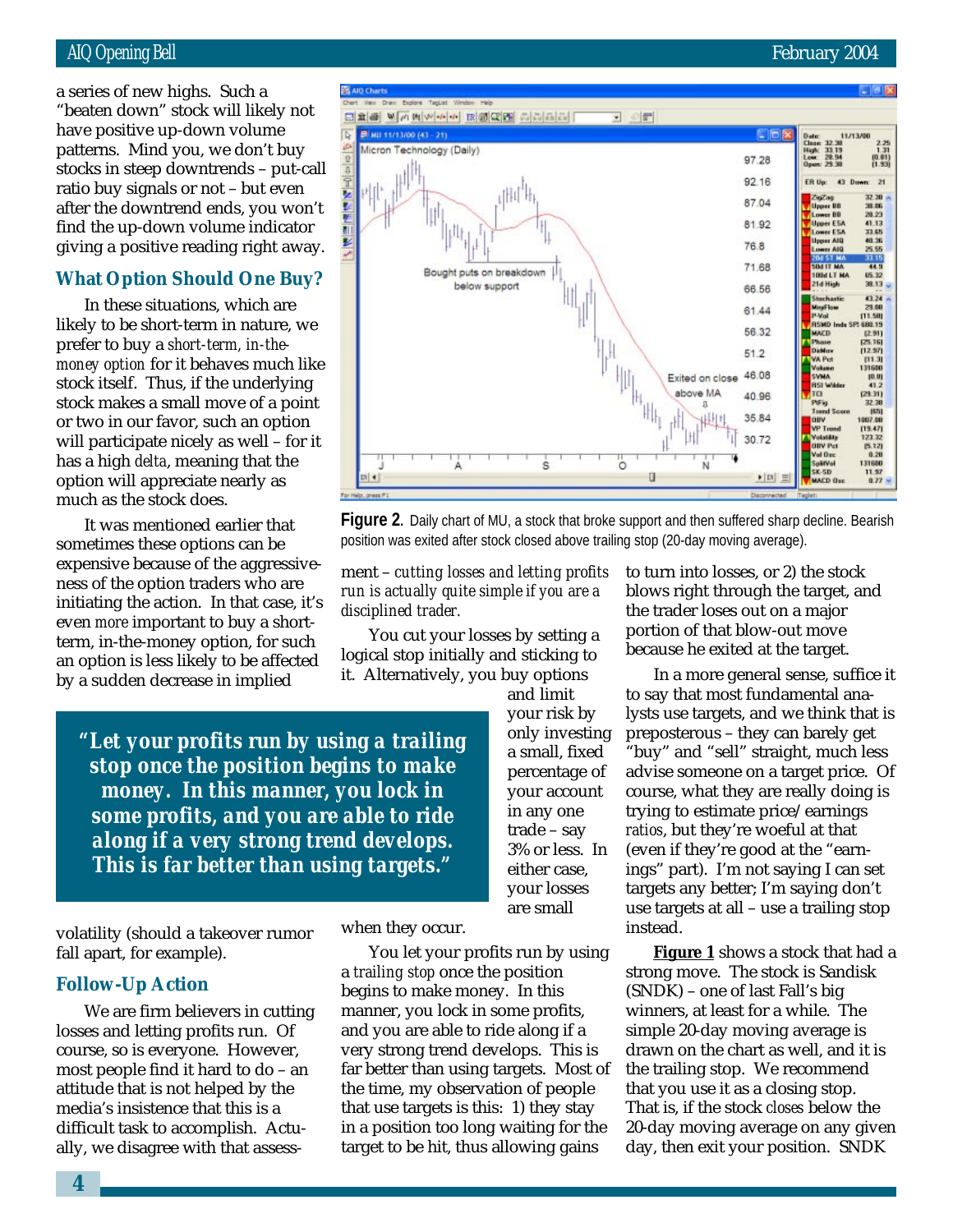is a stock that we purchased in our *Daily Volume Alerts* newsletter back in September.

**FR** AID Chart

В инт 01/16/04 (59 - 11)

**IR** 

p

The stock then went on a fairly spectacular run – gaining 20 points in about five weeks. This advance was much more rapid than past movements might have led one to expect. That is, if one had been using a target for what ostensibly was to be a short-term trade, he probably would have gotten out after a 6 or 8-point gain. In this case, we stayed with the stock as long as its momentum was intact, using the 20-day moving average as a trailing stop. Eventually we exited when it closed below that stop in mid-November.

Similarly, a 20-day moving average can be used to let profits run in a bearish position, as well. **Figure 2** of Micron Technology (MU) shows this clearly.

There are some other considerations regarding follow-up action, as well. First, one might want to take a partial profit on a fourth or a third of his position on a profitable initial move, just to pocket some gains – and then use the trailing moving average for the balance of the position.

Also, if one is trading options, he might want to roll them to protect gains as well. Look at the chart of MU (Figure 2), in late September. The stock was trading at 46, but the 20-day moving average (the trailing stop) was at about 68. That's not much in the way of protection, is it – with the stop 22 points higher than the current stock price? In this type of situation, we would roll the puts that are owned down to an at-themoney put – thereby taking a big chunk of credit out of the position, and limiting risk on any further rallies.

Specifically, if one had originally bought puts with a striking price of 70 (the stock was near 70 when the position was taken), then he might roll them down to a put with a





**Figure 3.** Daily chart of MNT with UpDn indicator plotted in lower window.

striking price of 45 or 50 at this time when there was such a big discrepancy between the current stock price and the trailing stop.

We generally employ these follow-up strategies in our positions. This is how we decide when to roll options, how to set stops, and how to let profits run. These techniques work for any speculative trade – no matter what criteria you used when you entered the position. So they work for "volume alert" trades as well as "put-call ratio" trades, or trades established with your own criteria.

The Option Strategist, by Lawrence G. McMillan (Author of *Options As A Strategic Investment*), is published twice monthly covering equity, index and future option recommendations and strategy, as well as an educational article. www.OptionStrategist.com

Mr. McMillan can be contacted at Info@OptionStrategist.com or (800) 724-1817.

#### *Editor's Note:* **Up-Down Volume Indicator**

This indicator can be created in TradingExpert Pro. You can download the Up-Down Volume Expert Design Studio (EDS) file at www.aiqsystems.com. Click on *Educational Products* and *Opening Bell*. Alternatively, you enter the following code:

> **Up if [close]>val([close],1). Dn if [close] < val([close],1). UpVol is iff(up,[volume],0). DnVol is iff(Dn,[volume],0). Sumup is sum(upvol,50). Sumdn is sum(dnvol,50). UpDnVolume is sumup/sumdn.**

Once the EDS file is saved, you can create the indicator in Charts. On the Charts menu bar, select *Charts, Settings, Indicator Library, EDS Indicators*. Click *Add* and highlight the EDS file. Select *"one line"* and click *Next.* In Description, type *Up-Down Volume* and under UDF to Plot select the *UpDnVolume* rule. Click *Finish* and then *Done*.

**Figure 3** shows a chart of Mentor Corp Minnesota (MNT) along with the Up-Down Volume indicator.

#### February 2004 **AIQ** Opening Bell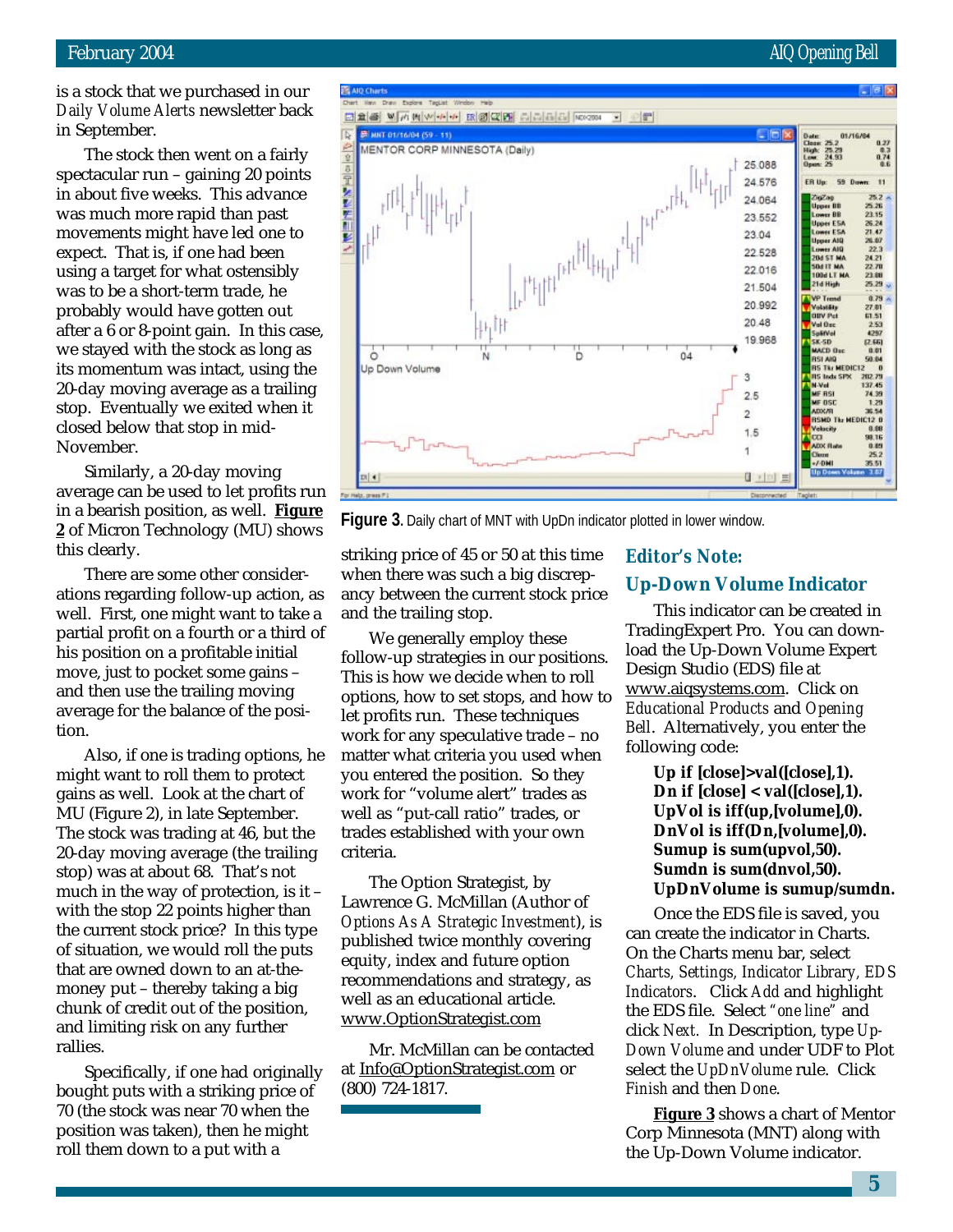

**DAVID VOMUND**

**Value Investing Times**

*Dogs of the OEX Yield Plays*

**By David Vomund**



hen President Bush cut the dividend tax rate, it made dividend-paying stocks more attracthe dividend<br>tax rate, it made<br>dividend-paying<br>stocks more attractive. In past research, we found that

dividend-paying stocks have less growth potential but they offer more stable returns. The dividend paying stocks shine during times when value investing is in favor. In this article, we'll update the "Dogs" strategy that we first presented in the March 1998 *Opening Bell*.

In the mid 1990s the Dogs of the Dow investing strategy gained great popularity. Mutual funds were formed to follow that specific strategy. Its popularity waned in the late 1990s as growth investing became the rage. The Dogs of the Dow strategy is a value strategy so it underperformed badly at the height of the bubble. Since then, its performance relative to the S&P 500 has improved.

The key to this strategy is that the stocks that are purchased are all high-yielding well-established stocks. The strategy buys those stocks in the Dow that have the highest yield and holds them for an entire year.

In the March 1998 *Opening Bell*, we took the concept of the Dogs of the Dow strategy and modified it to comprise a broader set of large-cap stocks. Our concern was that too many people were following the Dogs of the Dow strategy and for that reason it would stop working. Since the strategy relies on choosing

stocks with high yields, in our modified approach we picked the highest yielding stocks in the S&P 100 index (otherwise known as the OEX).

**Can Be Helpful During**

**Our Dogs of the OEX Strategy**

This is how our Dogs of the OEX strategy works: On January 2 of each year, we purchase the 10 highest yielding stocks in the S&P 100 and hold them for an entire year, at which time a new list of high yielding stocks is purchased.

**Table 1** shows the yearly returns of our Dogs of

the OEX strategy. Dividends are included in these returns. Notice that the average yearly return for the Dogs of the OEX strategy is about the same as the yearly return of the S&P 500. The return from the Dogs strategy, however, is more stable than a buy-andhold approach.

Over the nine-year time period, there was only one down year.

Looking closely at the returns in Table 1, the Dogs strategy performed poorly in 1998 and 1999 when

*"The average yearly return for the Dogs of the OEX strategy is about the same as the yearly return of the S&P 500. The return from the Dogs strategy, however, is more stable than a buy-and-hold approach. Over the nine-year time period, there was only one down year."*

> growth investing was in favor at the height of the bubble. During the 2000-02 bear market, value investing

#### **Table 1. Dogs of the OEX Yearly Returns**

| Year      | Dogs<br>Return (%) | <b>S&amp;P 500</b><br>Return (%) |
|-----------|--------------------|----------------------------------|
|           |                    |                                  |
| 1995      | 32.65              | 37.58                            |
| 1996      | 16.23              | 22.96                            |
| 1997      | 27.34              | 33.36                            |
| 1998      | 4.77               | 28.58                            |
| 1999      | 4.72               | 21.04                            |
| 2000      | 9.35               | $-9.10$                          |
| 2001      | 19.40              | $-11.89$                         |
| 2002      | $-19.45$           | $-22.10$                         |
| 2003      | 33.89              | 28.69                            |
| Average = | 14.32              | 14.35                            |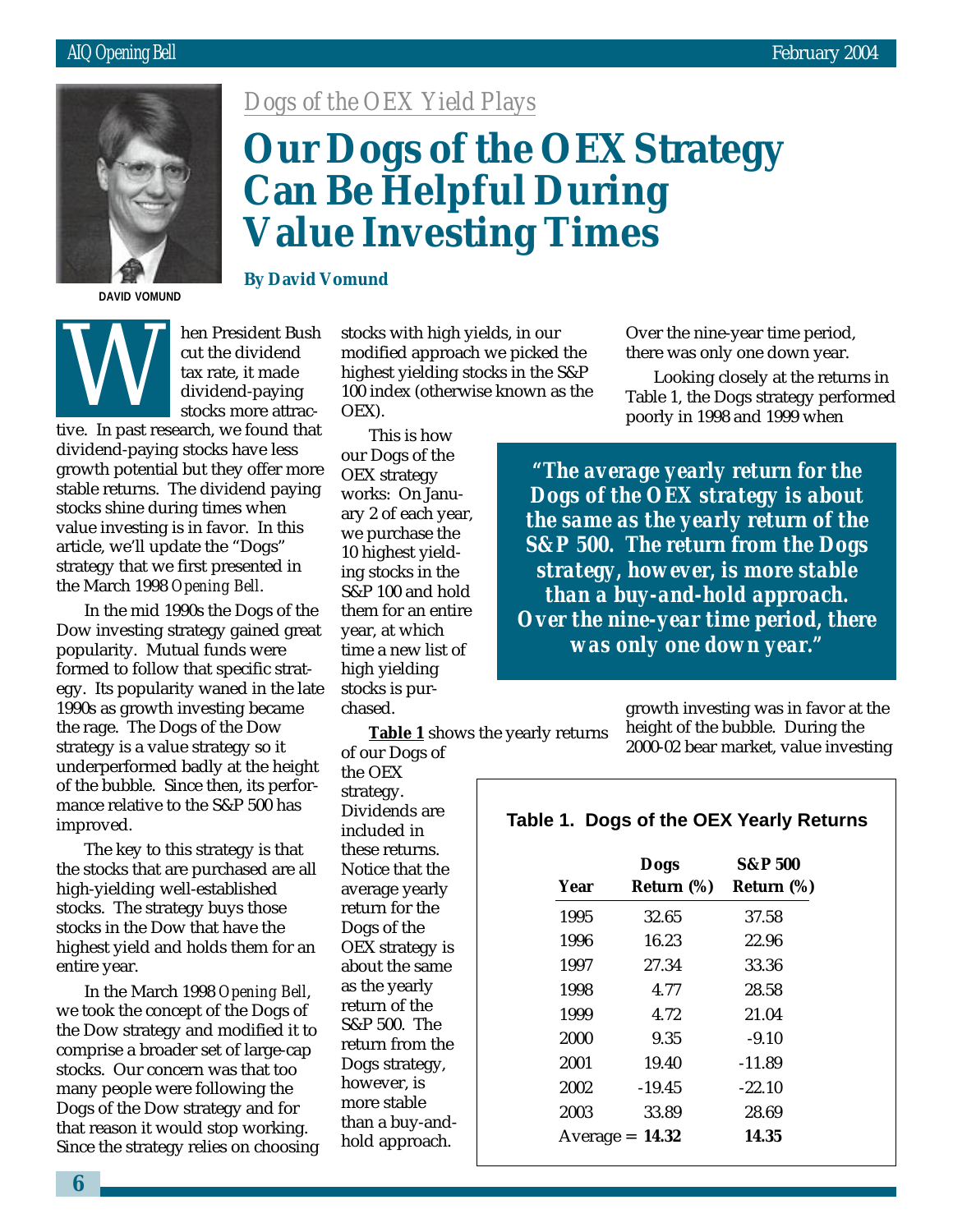#### February 2004 AIQ Opening Bell

outperformed and this strategy did very well. While the S&P 500 fell

Dogs stocks in 2003. Notice that the yearly gains came in the spring and in December. In between these times, the index was in a five-monthlong ascending triangle pattern. The index saw its strongest gains once it broke above this pattern.

A list of the stocks that make up the 2004 Dogs of the OEX is shown in **Table 2**. For this strategy, these stocks are held through the rest of this year. I realize that holding stocks for an entire year is not a strategy that most AIQ users are interested in. The analysis is still helpful, however, as users may also choose to analyze these stocks individually or buy issues during times investing outperform investing.

To find the 2004

|                                          | r buy a basket of these<br>times when value | <b>I Igule 1.</b> Daily chart of Dogs of the OLA.<br>above five-month ascending triangle patterr |  |  |  |
|------------------------------------------|---------------------------------------------|--------------------------------------------------------------------------------------------------|--|--|--|
| erforms growth<br>e 2004 Dogs of the OEX |                                             | stocks, we first downloaded a<br>spreadsheet of the S&P 100 stocks<br>which can be found at      |  |  |  |
|                                          | Table 2. 2004 Dogs of the OEX               |                                                                                                  |  |  |  |
| <b>Ticker</b>                            | <b>Stock Name</b>                           | Yield                                                                                            |  |  |  |
| <b>MO</b>                                | Altria Co.                                  | 5.1                                                                                              |  |  |  |
| SO.                                      | Southern Co.                                | 4.7                                                                                              |  |  |  |
|                                          |                                             |                                                                                                  |  |  |  |

SO Southern Co. 4.7 SBC SBC Communications 4.6 AEP American Electric Power 4.5 T American Tel & Telegraph 4.4 VZ Verizon Communications 4.1 BAC BankAmerica Corp. 4.0 GM General Motors 3.7 BMY Bristol Myers Squibb 3.7 SLE Sara Lee 3.5 JPM JP Morgan Chase 3.5 USB U S Bancorp 3.4 DOW Dow Chemical 3.3 MRK Merck & Co. 3.2 DD DuPont De Nemours 3.2 ETR Entergy Corp. 3.2

#### www.standardandpoors.com. After saving these tickers to a CSV file, we imported them into an AIQ list using the Advanced List Edit tool in the Data Manager.

To get the yield for each S&P 100 stock, we used AIQ's Fundamental Module on the first trading day of the year and retrieved yield information for each stock. This information was sorted from highest to lowest. You can't retrieve historical fundamental information so it is important to run this function on the first trading day of each year.

At the beginning of next year, we'll update the performance of the Dogs of the OEX strategy, and we'll list the new set of Dogs of the OEX stocks.

David Vomund publishes VIS Alert, a weekly investment newsletter. For a sample copy, call 775-831-1544 or go to *www.visalert.com.*

**Figure 1.** Daily chart of Dogs of the OEX stock index. Notice that in December the index broke ttern and has since moved strongly upward.

nearly 12% in 2001, the Dogs strategy rose 19%. **Figure 1** shows an index of the



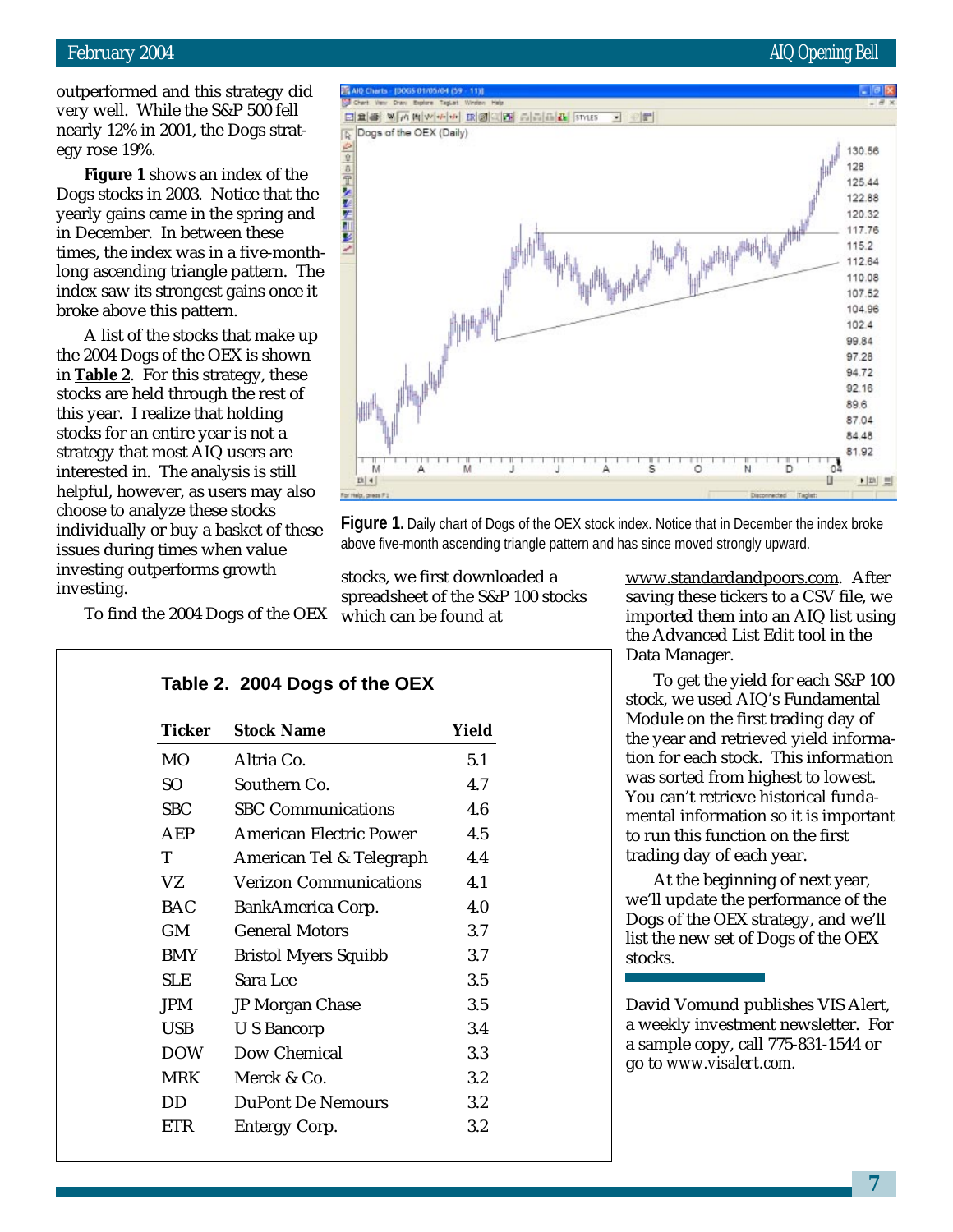#### *Market Review*

#### **Bulls -- There's 85% Good News for the Chance of an Up Year**

anuary began with a strong advance. That's good news for the bulls. Since the market advanced in the first week of the year, history says that there is an 85% chance of an up year (using data dating back to 1950). J

The advance continued for most of the month. In January, the S&P 500 rose 1.7% and the Nasdaq rose 3.1%.

The leading sectors in January were Telecommunications (+13%), Energy Services (+9%), and Internet (+9%). The worst performing sector was Precious Metals (-12%), fol- $\blacksquare$  Basic Materials (-6%).

#### **S&P 500 CHANGES**

**Changes to the S&P 500 Index and Industry Groups:**

There are no changes this month.

## *Learn how to build effective trading systems*

# **AIQ 2-Day Seminar**

#### **March 27 & 28, 2004 Downtown Marriott, Orlando, FL**

In this special 2-day seminar, you will learn how to build your own trading systems with AIQ's easy-touse building blocks.

*Plus:* David Vomund, AIQ's chief analyst, and Steve Palmquist, president of Daisydogger.com, will share insights into their own AIQ-based trading systems. Speakers also include Stephen Hill, AIQ vice president.

All for the low price of \$595 (includes lunch both days)

## **For details, call 1-800-332-2999**

or e-mail mailto:sales@aiqsystems.com and ask an AIQ representative to contact you.

## **Limited seating – reserve your seat soon**

#### **STOCK DATA MAINTENANCE**

#### **The following table shows stock splits and other changes:**

| <b>Stock</b>             |            |     | Ticker Split/Div. Approx. Date | <b>Stock</b>         |            |     | Ticker Split/Div. Approx. Date |
|--------------------------|------------|-----|--------------------------------|----------------------|------------|-----|--------------------------------|
| <b>Health Care Prop.</b> | <b>HCP</b> | 2:1 | 02/03/04                       | Centex Corp.         | <b>CTX</b> | 2:1 | 02/15/04                       |
| Winnebego Ind.           | WGO.       | 2:1 | 02/03/04                       | Donaldson Co.        | DCI        | 2:1 | 02/22/04                       |
| Polaris Indus.           | PII        | 2:1 | 02/08/04                       | <b>Amphenol Corp</b> | <b>APH</b> | 2:1 | 02/30/04                       |

#### **Trading Suspended:**

Footstar Inc. (FTS), General Motors Corp H (GMH), Good Guys (GGUY), Interpool Inc. (IPX), Latitude Communications (LATD), Redback Networks (RBAKQ), Saga Commun. (SGA), SoundView Technology (SNDV)

#### **Name Changes:**

Barr Laboratories (BRL) to Barr Pharmaceuticals (BRL) Calper Technologies (CALP) to Calper Life Sciences (CALP) Midwest Express Holdings (MEH) to Midwest Air Group (MEH) Park Place Ent. (CZR) to Caesars Ent. (PPE) Philadelphia Suburban (PSC) to Aqua America Inc. (WTR) ROC Taiwan Fund (ROC) to Taiwan Greater China Fund (TFC) Wackenhut Corrections (WHC) to Geo Group (GGI)